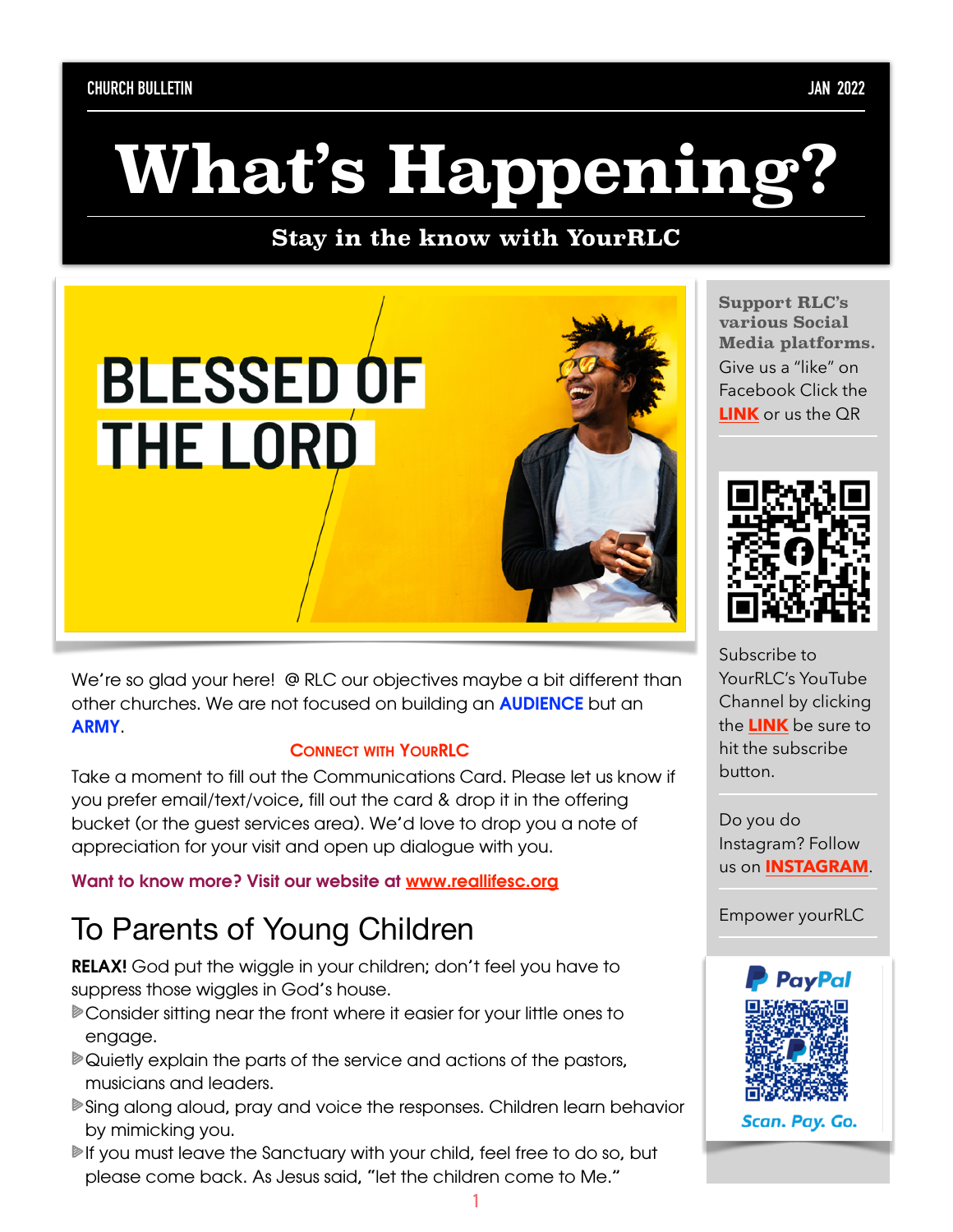## For Your Family

CHOSEN CHILDREN MINISTRIES - each week while your in church your children are enjoying a safe environment filled with laughter and learning. You can rest assured your littles are loved and cared for



## Next Steps

ATTEND ONE, SERVE ONE - the best way to make Real Life Church feel like "your" church is to step into a volunteer role and connect with other members who are looking for the same things you are looking for. Take a moment **[CLICK HERE](https://www.reallifesc.org/ministries/)** and let us know that you are willing to be part of our RLC army by volunteering.

**DON'T LEAVE THE MESSAGE BEHIND** - we use the Bible app to supply Pastor's complete sermon outline and we also gift you a free audio CD of today's message.

Do you want to know God better and become who He's created you to be? Here are some places to start.

- Grow better together: Join one of our teams to build friendships with people you can laugh, grow and serve with.
- Make a difference: God can use your gifts and skills to change lives. To get started serving at YourRLC visit www.reallifesc.org
- Discover your purpose: attend our online LifeTrack it's informative and fun. (coming soon)

### **SUPPORT THE DESTINY OF YOUR REAL LIFE CHURCH**

We have various methods available to you to sow into the future of RLC.

Text to Give - **855-956-0552**

Paypal - **paypal.me/RLCSC**

Online **[RealLifeSC.org](https://www.eservicepayments.com/cgi-bin/Vanco_ver3.vps?appver3=wWsk24ZWJSTZKsGd1RMKlg0BDvsSG3VIWQCPJNNxD8upkiY7JlDavDsozUE7KG0nFx2NSo8LdUKGuGuF396vbXP_oWX9LKx2V9Qg0zIbm4iXHubq5Z7ap5JVmPErc4ZeYHCKCZhESjGNQmZ5B-6dx8PS5vizRCERop53VRUO3Rc=&ver=3)**

Your donations support the day to day operations of RLC / community outreaches / international missions / Bible printing / world evangelism and more.